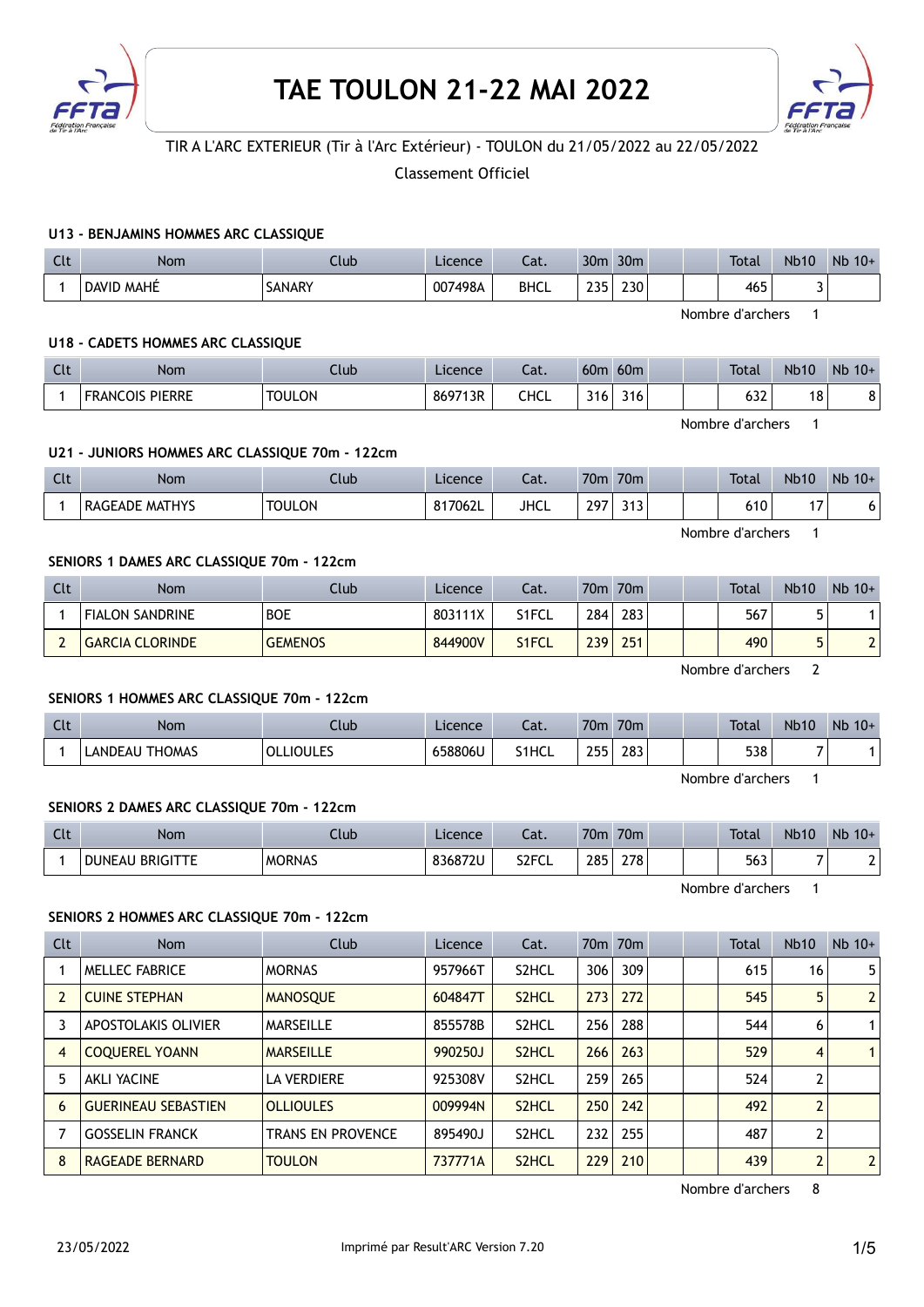#### SENIORS 3 DAMES ARC CLASSIQUE 60m - 122cm

| $\sim$<br>นเ | <b>Nom</b>            | Ilub                | Licence | $-1$<br>cal. | 60m | 60 <sub>m</sub> | <b>Total</b> | <b>Nb10</b> | <b>N<sub>b</sub></b><br>$10+$ |
|--------------|-----------------------|---------------------|---------|--------------|-----|-----------------|--------------|-------------|-------------------------------|
|              | <b>ESQUIROL ANNIE</b> | <b>CIOTAT</b><br>LA | 207023A | S3FCL        | 278 | 290             | 568          |             |                               |

Nombre d'archers 1

### SENIORS 3 HOMMES ARC CLASSIQUE 60m - 122cm

| Clt | <b>Nom</b>             | Club             | Licence | Cat.  |     | $60m$ $60m$ |  | Total | <b>Nb10</b> | $Nb$ 10+       |
|-----|------------------------|------------------|---------|-------|-----|-------------|--|-------|-------------|----------------|
|     | <b>BRAMARDI MICHEL</b> | <b>TOULON</b>    | 299427P | S3HCL | 303 | 285         |  | 588   |             |                |
|     | <b>JULLIEN DENIS</b>   | <b>OLLIOULES</b> | 910581M | S3HCL | 280 | 285         |  | 565   | 8           | 4 <sup>1</sup> |
|     | LAPORTE PATRICK        | <b>OLLIOULES</b> | 936624V | S3HCL | 275 | 274         |  | 549   | 4           |                |
|     | <b>BRIL THIERRY</b>    | <b>OLLIOULES</b> | 001975X | S3HCL | 246 | 273         |  | 519   | 11          | 4 <sup>1</sup> |

Nombre d'archers 4

## U21 - JUNIORS HOMMES ARC A POULIES 50m - 80cm

| Clt | Nom                        | Llub             | Licence | Cat.        | 50 <sub>m</sub> | 50 <sub>m</sub> |  | <b>Total</b> | <b>Nb10</b> | Nb<br>$10+$ |
|-----|----------------------------|------------------|---------|-------------|-----------------|-----------------|--|--------------|-------------|-------------|
|     | LOIC<br><b>ISAC</b><br>CHI | <b>MARSEILLE</b> | 815131M | <b>JHCC</b> | 339             | 330<br>JJ 1     |  | 678          | 34<br>J     |             |

#### SENIORS 3 DAMES ARC A POULIES 50m - 80cm

| Clt | <b>Nom</b>                         | Club        | Licence | $\sim$<br>cal. | 50 <sub>m</sub> | 50 <sub>m</sub> |  | <b>Total</b> | <b>Nb10</b>              | Nb<br>$10+$ |
|-----|------------------------------------|-------------|---------|----------------|-----------------|-----------------|--|--------------|--------------------------|-------------|
|     | <b>JACOUELINE</b><br><b>PERROT</b> | GARDE<br>LA | 801813L | S3FCO          | 320             | າ 4 ግ<br>ر ا ر  |  | 633          | $\overline{\phantom{a}}$ | ⇁           |

Nombre d'archers 1

Nombre d'archers 1

## SENIORS 3 HOMMES ARC A POULIES 50m - 80cm

| Clt | <b>Nom</b>               | Club             | Licence | Cat.  |                  | 50 <sub>m</sub> 50 <sub>m</sub> |  | <b>Total</b> | <b>Nb10</b> | $Nb$ 10+        |
|-----|--------------------------|------------------|---------|-------|------------------|---------------------------------|--|--------------|-------------|-----------------|
|     | <b>STAINER DOMINIQUE</b> | LA GARDE         | 009209K | S3HCO | 324              | 326                             |  | 650          | 25          | 6 <sup>1</sup>  |
|     | <b>ESOUIROL GEORGES</b>  | <b>LA CIOTAT</b> | 100245M | S3HCO | 312              | 313                             |  | 625          | 18          | 8 <sup>1</sup>  |
|     | <b>MARTIN DOMINIQUE</b>  | LA GARDE         | 333855L | S3HCO | 315              | 309                             |  | 624          | 16          | 10 <sup>1</sup> |
|     | <b>BOUCHARD PATRICK</b>  | <b>LA GARDE</b>  | 595061F | S3HCO | 294 <sub>1</sub> | 308                             |  | 602          | 15          | 21              |

Nombre d'archers 4

## U13 - BENJAMINES DAMES ARC CLASSIQUE 20m - 80cm

| $\sqrt{1}$<br>Ult | <b>Nom</b>                        | .lub       | Licence | ົາ <del>1</del><br>cal. | 20 <sub>m</sub> | 20 <sub>m</sub> |  | <b>Total</b> | <b>Nb10</b> | Nb<br>$10+$ |
|-------------------|-----------------------------------|------------|---------|-------------------------|-----------------|-----------------|--|--------------|-------------|-------------|
|                   | . GARCIA ROMANE<br><b>SANCHEZ</b> | DRAGUIGNAN | 027629G | <b>BFCL</b>             | 287             | 246             |  | につつ<br>ວວວ   |             |             |

Nombre d'archers 1

#### U13 - BENJAMINS HOMMES ARC CLASSIQUE 20m - 80cm

| Clt | Nom                  | Club          | <b>Licence</b> | Cat.        |                  | $20m$ $20m$ |  | Total | <b>Nb10</b> | $Nb$ 10+ |
|-----|----------------------|---------------|----------------|-------------|------------------|-------------|--|-------|-------------|----------|
|     | <b>MALATRAY PAUL</b> | <b>TOULON</b> | 015014V        | <b>BHCL</b> | 292              | 286         |  | 578   |             |          |
|     | CANOVILLE ALEXANDRE  | <b>TOULON</b> | 944093N        | <b>BHCL</b> | 263 <sub>1</sub> | 237         |  | 500   |             |          |

Nombre d'archers 2

## U18 - CADETTES DAMES ARC CLASSIQUE 50m - 122cm

| Clt | <b>Nom</b>            | Club                     | Licence | Cat.        |      | 50 <sub>m</sub> 50 <sub>m</sub> |  | <b>Total</b> | <b>Nb10</b> | $Nb$ 10+ |
|-----|-----------------------|--------------------------|---------|-------------|------|---------------------------------|--|--------------|-------------|----------|
|     | ROCHU CLEMENCE        | MANOSOUE                 | 915358E | CFCL        | 267  | 261                             |  | 528          |             |          |
|     | <b>WAGNER CAMILLE</b> | <b>OLLIOULES</b>         | 001985H | <b>CFCL</b> | 224  | 265                             |  | 489          |             |          |
|     | <b>BUEST JADE</b>     | <b>TRANS EN PROVENCE</b> | 004588M | CFCL        | 2461 | 243                             |  | 489          | 4           |          |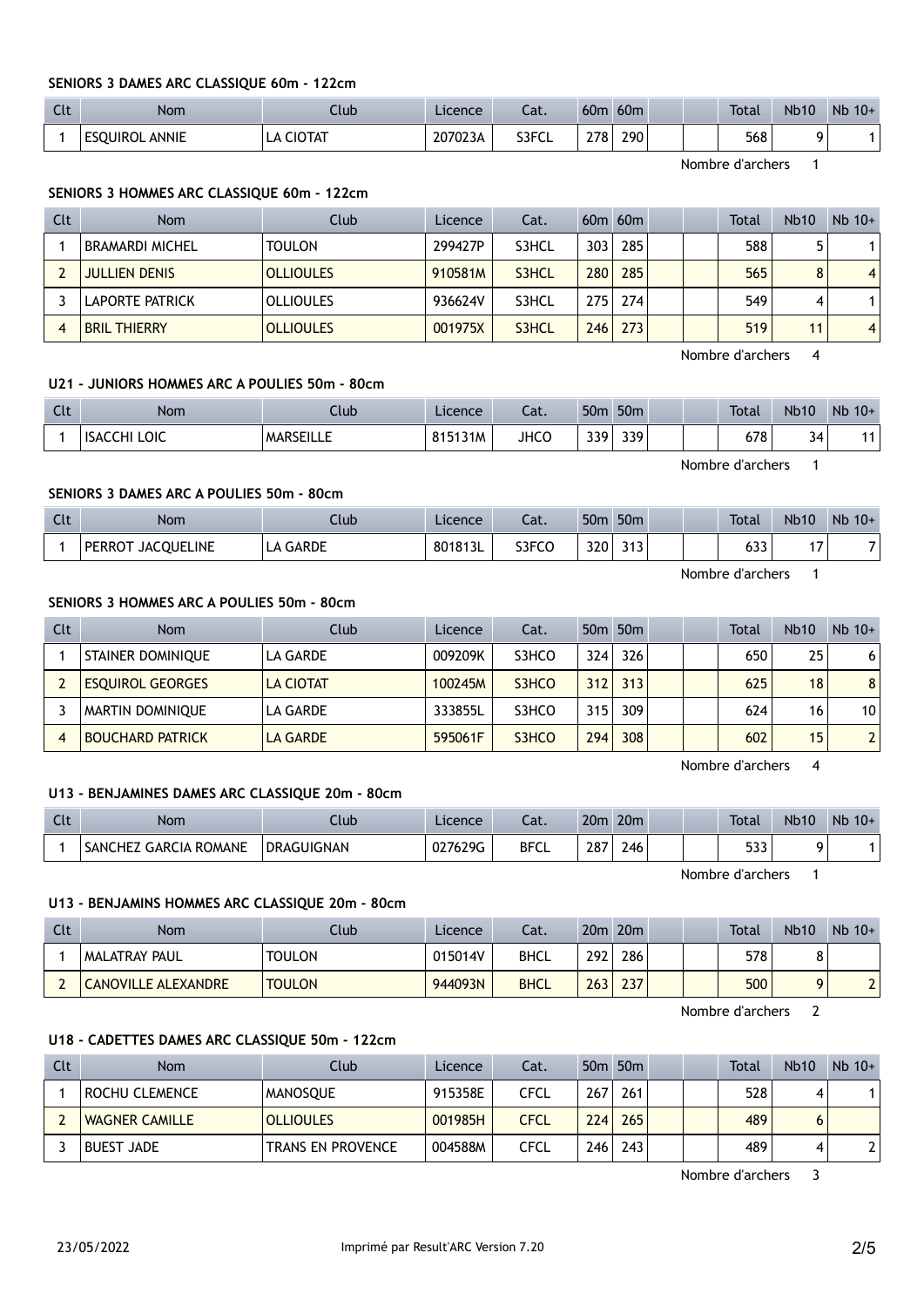#### U18 - CADETS HOMMES ARC CLASSIQUE 50m - 122cm

| $\sim$<br>ิเเ | <b>Nom</b>              | Llub          | Licence | $\sim$<br>cal. | 50 <sub>m</sub> | 50 <sub>m</sub> |  | <b>Total</b> | <b>Nb10</b> | <b>N<sub>b</sub></b><br>$10+$ |
|---------------|-------------------------|---------------|---------|----------------|-----------------|-----------------|--|--------------|-------------|-------------------------------|
|               | <b>CANOVILLE ARTHUR</b> | <b>TOULON</b> | 944094P | CHCL           | າາດ<br>້        | 229             |  | 468          | ۔           |                               |

Nombre d'archers 1

Nombre d'archers 1

### SENIORS 1 DAMES ARC CLASSIQUE 50m - 122cm

| C14<br><b>CLL</b> | Nom                              | lub                              | Licence | Cat.  | 50 <sub>m</sub> | 50 <sub>m</sub> | 50 <sub>m</sub> | 50 <sub>m</sub> | <b>Total</b> | <b>Nb10</b> | Nb<br>$10+$ |
|-------------------|----------------------------------|----------------------------------|---------|-------|-----------------|-----------------|-----------------|-----------------|--------------|-------------|-------------|
|                   | <b>AURORE</b><br><b>MORISCOT</b> | <b>EN PROVENCE</b><br><b>AIX</b> | 849276B | S1FCL | 296             | 296             |                 |                 | 592          | υ           |             |

SENIORS 1 HOMMES ARC CLASSIQUE 50m - 122cm

| Clt | <b>Nom</b>                 | Club                     | Licence | Cat.               |     | 50 <sub>m</sub> 50 <sub>m</sub> |  | <b>Total</b>     | <b>Nb10</b> | $Nb$ 10+       |
|-----|----------------------------|--------------------------|---------|--------------------|-----|---------------------------------|--|------------------|-------------|----------------|
|     | <b>IMBERT OLIVIER</b>      | <b>OLLIOULES</b>         | 013800A | S <sub>1</sub> HCL | 308 | 286                             |  | 594              | 11          |                |
|     | <b>GIOCONDI JONATHAN</b>   | <b>TRANS EN PROVENCE</b> | 771270M | S <sub>1</sub> HCL | 275 | 263                             |  | 538              | 6           | 2 <sup>1</sup> |
|     | <b>HERMITE JEAN MICHEL</b> | <b>OLLIOULES</b>         | 029237E | S <sub>1</sub> HCL | 226 | 231                             |  | 457              |             |                |
|     |                            |                          |         |                    |     |                                 |  | Nombre d'archers |             |                |

SENIORS 2 DAMES ARC CLASSIQUE 50m - 122cm

| Clt | Nom                     | Club                     | Licence | Cat.               |     | 50 <sub>m</sub> 50 <sub>m</sub> |  | <b>Total</b> | <b>Nb10</b> | $Nb$ 10+       |
|-----|-------------------------|--------------------------|---------|--------------------|-----|---------------------------------|--|--------------|-------------|----------------|
|     | <b>LAMARE CHRISTINE</b> | MARSEILLE                | 661237L | S <sub>2</sub> FCL | 291 | 293                             |  | 584          | 8           | 5              |
|     | <b>GHIAZZA SABINE</b>   | <b>TRANS EN PROVENCE</b> | 002186B | S <sub>2</sub> FCL | 278 | 280                             |  | 558          |             | 2 <sup>1</sup> |
|     | <b>CATILLON MARLENE</b> | <b>MORNAS</b>            | 000545T | S <sub>2</sub> FCL | 280 | 278                             |  | 558          |             |                |
|     | <b>ANGELONI DIANE</b>   | <b>GEMENOS</b>           | 0315025 | S <sub>2</sub> FCL | 279 | 259                             |  | 538          | 6           |                |
|     | <b>CHARMETANT CHLOE</b> | <b>TOULON</b>            | 975062A | S <sub>2</sub> FCL | 249 | 268                             |  | 517          |             | $\vert$        |

Nombre d'archers 5

### SENIORS 2 HOMMES ARC CLASSIQUE 50m - 122cm

| Clt            | <b>Nom</b>                    | <b>Club</b>                 | Licence | Cat.               |     | 50 <sub>m</sub> 50 <sub>m</sub> |  | <b>Total</b> | <b>Nb10</b> | $Nb$ 10+       |
|----------------|-------------------------------|-----------------------------|---------|--------------------|-----|---------------------------------|--|--------------|-------------|----------------|
|                | <b>JURZYNSKI BENOIT</b>       | <b>MARSEILLE TROIS LUCS</b> | 008861G | S2HCL              | 312 | 309                             |  | 621          | 12          | 3              |
| $\overline{2}$ | SANCHEZ-GARCIA FREDERIC       | <b>TRANS EN PROVENCE</b>    | 416976K | S <sub>2</sub> HCL | 316 | 300                             |  | 616          | 20          | 6              |
| 3              | <b>HAMACHER OLIVIER</b>       | AIX EN PROVENCE             | 975042D | S2HCL              | 302 | 313                             |  | 615          | 16          | 5              |
| 4              | <b>BOUCHER DALGALIAN ERIC</b> | <b>MARSEILLE TROIS LUCS</b> | 946967M | S <sub>2</sub> HCL | 314 | 295                             |  | 609          | 14          | 5              |
| 5.             | PONCET ERIC                   | <b>GEMENOS</b>              | 951296T | S2HCL              | 295 | 305                             |  | 600          | 14          | 3              |
| 6              | KOCHERT SEBASTIEN             | <b>TRANS EN PROVENCE</b>    | 004537G | S <sub>2</sub> HCL | 253 | 306                             |  | 559          | 12          |                |
|                | <b>DUNEAU FELIX</b>           | <b>MORNAS</b>               | 836869R | S2HCL              | 264 | 282                             |  | 546          | 8           |                |
| 8              | <b>COURBE-MICHOLLET ETIEN</b> | <b>TOULON</b>               | 975058W | S <sub>2</sub> HCL | 255 | 273                             |  | 528          | 11          | $\mathbf{1}$   |
| 9              | <b>KROUN PHILIPPE</b>         | <b>ISTRES</b>               | 016272M | S2HCL              | 275 | 253                             |  | 528          | 7           | $\overline{2}$ |
| 10             | NICOLLE FREDERIC              | <b>TOULON</b>               | 828555D | S <sub>2</sub> HCL | 274 | 249                             |  | 523          | 4           | $\mathbf{1}$   |
| 11             | <b>AYRAL BENOIT</b>           | <b>LA VERDIERE</b>          | 931344F | S2HCL              | 254 | 265                             |  | 519          | 3           | $\mathbf{1}$   |
| 12             | <b>FRANCOIS MARC</b>          | <b>TOULON</b>               | 973580P | S <sub>2</sub> HCL | 255 | 230                             |  | 485          | 3           | $\mathbf{1}$   |

Nombre d'archers 12

## SENIORS 3 DAMES ARC CLASSIQUE 50m - 122cm

| Clt | <b>Nom</b>                           | Llub                         | Licence | Cat.  | 50 <sub>m</sub> | 50 <sub>m</sub> |  | <b>Total</b> | <b>Nb10</b> | <b>N<sub>b</sub></b><br>$10+$ |
|-----|--------------------------------------|------------------------------|---------|-------|-----------------|-----------------|--|--------------|-------------|-------------------------------|
|     | <b>ROSE-MARIE</b><br><b>MORISCOT</b> | <b>PROVENCE</b><br>AIX<br>FΝ | 849279E | S3FCL | 701             | 290             |  | 581          |             |                               |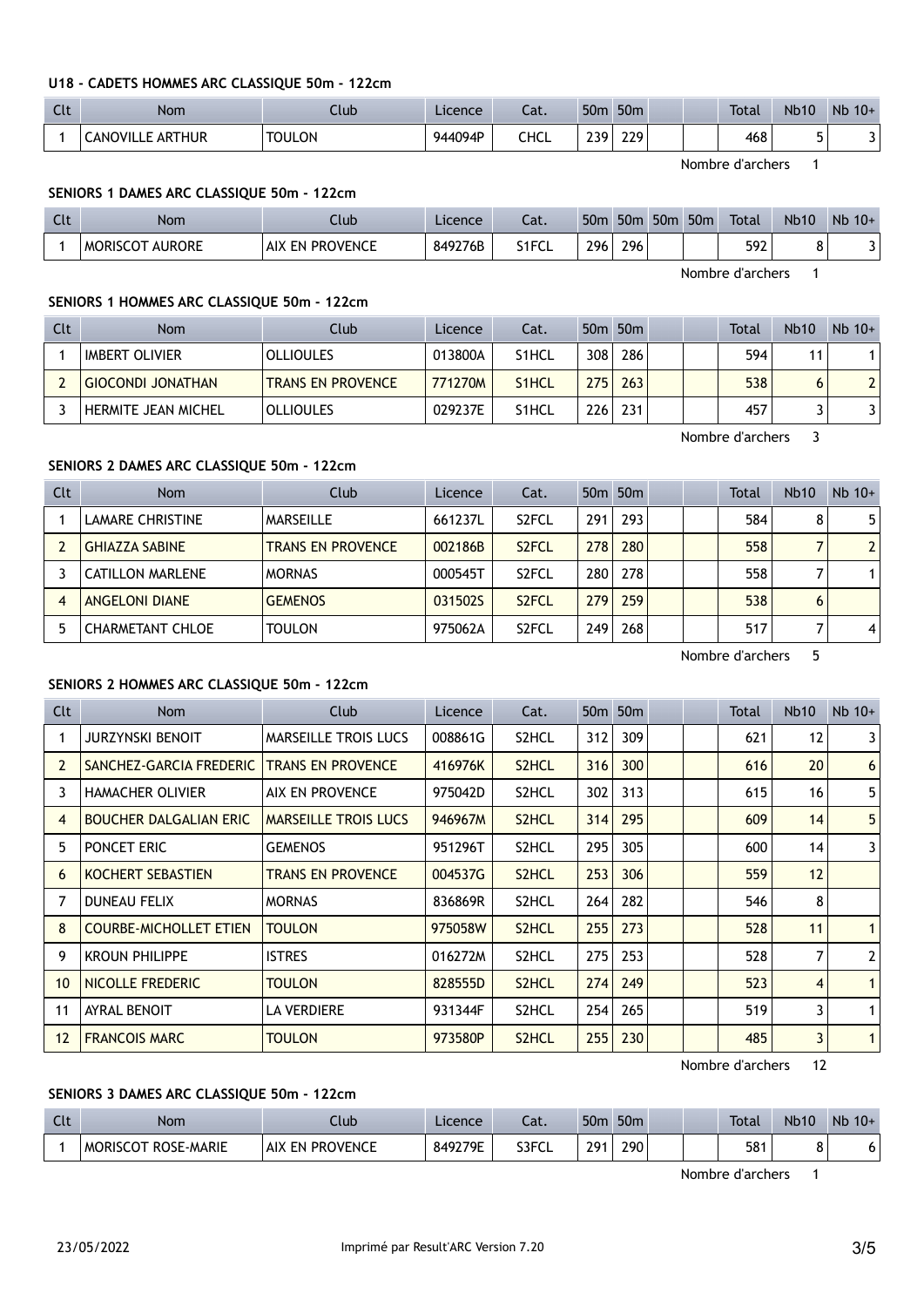## SENIORS 3 HOMMES ARC CLASSIQUE 50m - 122cm

| Clt | <b>Nom</b>            | Club              | Licence | Cat.  |     | 50 <sub>m</sub> 50 <sub>m</sub> |  | <b>Total</b> | <b>Nb10</b>     | $Nb$ 10+ |
|-----|-----------------------|-------------------|---------|-------|-----|---------------------------------|--|--------------|-----------------|----------|
|     | LAFITTE CHRISTIAN     | <b>TOULON</b>     | 758518B | S3HCL | 313 | 305                             |  | 618          | 12              | 4        |
|     | <b>TAGLANG ALAIN</b>  | <b>MANOSOUE</b>   | 863854X | S3HCL | 296 | 302                             |  | 598          |                 | 3        |
|     | BARTHELEMY JEAN DENIS | <b>CARPENTRAS</b> | 090279E | S3HCL | 293 | 303                             |  | 596          | Q               | 2        |
| 4   | <b>BAY MARCEL</b>     | <b>PELISSANNE</b> | 432721Z | S3HCL | 290 | 290                             |  | 580          | 10 <sup>1</sup> |          |
|     | PIRARD BRUNO          | <b>GEMENOS</b>    | 002229Y | S3HCL | 291 | 279                             |  | 570          | Q               |          |
| 6   | <b>DEPITOUT ALAIN</b> | <b>OLLIOULES</b>  | 748303Y | S3HCL | 296 | 263                             |  | 559          |                 |          |

Nombre d'archers 6

## SENIORS 2 HOMMES ARC A POULIES 50m - 122cm

| Clt | Nom                      | Club                     | Licence | Cat.               |                  | 50 <sub>m</sub> 50 <sub>m</sub> |  | <b>Total</b> | <b>Nb10</b> | $Nb$ 10+       |
|-----|--------------------------|--------------------------|---------|--------------------|------------------|---------------------------------|--|--------------|-------------|----------------|
|     | <b>BABOU ERIC</b>        | LA GARDE                 | 332237C | S <sub>2</sub> HCO | 350 <sub>1</sub> | 346                             |  | 696          | 50          | 16             |
|     | <b>HALET PATRICK</b>     | <b>TRANS EN PROVENCE</b> | 861321U | S <sub>2</sub> HCO | 339              | 334                             |  | 673          | 34          | 10             |
|     | <b>BROCHART PHILIPPE</b> | SANARY                   | 767011H | S <sub>2</sub> HCO | 335              | 319                             |  | 654          | 21          | 9              |
|     | <b>JANIAUT YANNICK</b>   | <b>SALON DE PROVENCE</b> | 941628J | S <sub>2</sub> HCO | 315              | 320                             |  | 635          | 20          | $\overline{7}$ |
|     | ALCARAZ FREDERIC         | <b>TOULON</b>            | 614173E | S <sub>2</sub> HCO | 311              | 308                             |  | 619          | 15          | 6              |

Nombre d'archers 5

## SENIORS 3 DAMES ARC A POULIES 50m - 122cm

| Clt | <b>Nom</b>                 | Ilub                     | Licence | ۰.,<br>cal. | 50 <sub>π</sub> | 50 <sub>m</sub> |  | <b>Total</b> | <b>Nb10</b> | Nb<br>$10+$ |
|-----|----------------------------|--------------------------|---------|-------------|-----------------|-----------------|--|--------------|-------------|-------------|
|     | <b>ESCOFFIER MADELEINE</b> | <b>TRANS EN PROVENCE</b> | 679339M | S3FCO       | 308             | 308             |  | 616          | ∽<br>. L :  |             |

Nombre d'archers 1

## SENIORS 3 HOMMES ARC A POULIES 50m - 122cm

| Clt | Nom                           | Club                 | <b>Licence</b> | Cat.  |     | 50 <sub>m</sub> 50 <sub>m</sub> |  | <b>Total</b> | Nb10 | $Nb$ 10+       |
|-----|-------------------------------|----------------------|----------------|-------|-----|---------------------------------|--|--------------|------|----------------|
|     | LAMARE ALAIN                  | <b>MARSEILLE</b>     | 227470A        | S3HCO | 337 | 336                             |  | 673          | 31   | 13             |
|     | <b>MARTIN DOMINIOUE</b>       | <b>LA GARDE</b>      | 333855L        | S3HCO | 332 | 337                             |  | 669          | 33   | 11             |
|     | LEPROVOST THIERRY             | <b>TOULON</b>        | 936484T        | S3HCO | 323 | 337                             |  | 660          | 29   | 8              |
| 4   | <b>BOUCHARD PATRICK</b>       | LA GARDE             | 595061F        | S3HCO | 324 | 329                             |  | 653          | 26   | $\overline{7}$ |
|     | <b>ALBANO GEORGES</b>         | CHATEAU ARNOUX ST AU | 277053V        | S3HCO | 321 | 319                             |  | 640          | 24   | 9              |
| 6   | <b>BOUSSAGUET JEAN CLAUDE</b> | l LA GARDE           | 416182X        | S3HCO | 285 | 284                             |  | 569          | 6    |                |

Nombre d'archers 6

## SENIORS HOMMES ARC NU 50m - 122cm

| Clt | Nom                 | Club             | Licence        | Cat.                           | D <sub>1</sub> | D <sub>2</sub> | D <sub>3</sub> | D <sub>4</sub> | Total | <b>Nb10</b> | $Nb$ 10+ |
|-----|---------------------|------------------|----------------|--------------------------------|----------------|----------------|----------------|----------------|-------|-------------|----------|
|     | 'CAUX JEAN-MICHEL   | LA VERDIERE      | 605461K        | S3HBB                          | 276            | 269            |                |                | 545   |             |          |
|     | <b>HARIONG MARC</b> | <b>OLLIOULES</b> | <b>7691125</b> | S <sub>2</sub> H <sub>BB</sub> | 2331           | 269            |                |                | 502   |             |          |